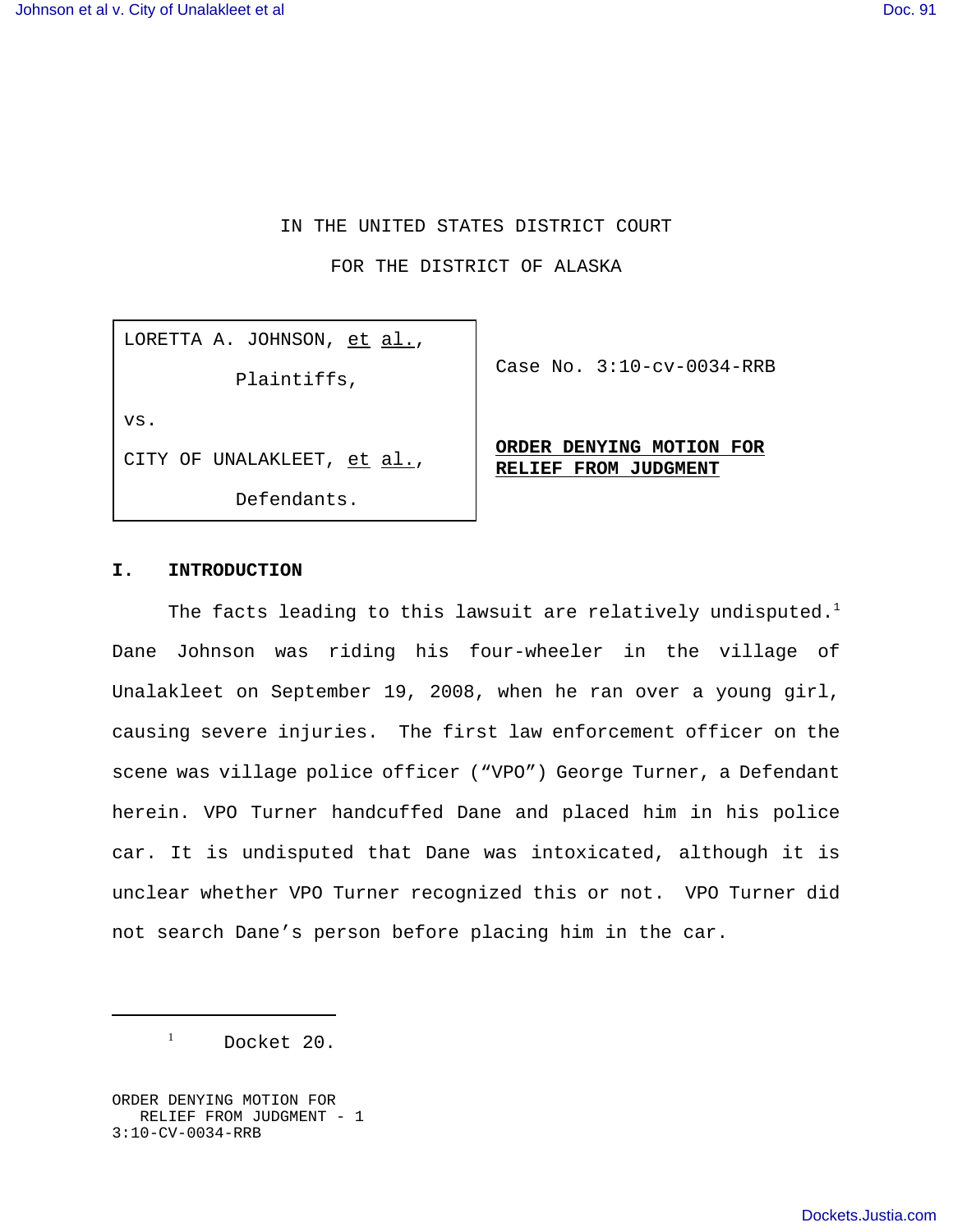VPO Turner returned to attending to the victim, leaving Dane in the police vehicle. Shortly thereafter, Dane used one of two guns he was carrying on his person to commit suicide. VPO Turner had been on the scene approximately 12 minutes when Dane shot himself.

 The federal counts in the Second Amended Complaint included Count V, a § 1983 claim against VPO Turner for failure to protect Dane from injury while in his custody; Count VI, a § 1983 claim against the City of Unalakleet for failure to properly train or supervise its agents; and Count VII, alleging violation of the parents' due process rights under the Fourteenth Amendment. On November 24, 2010, at Docket 75, the Court granted summary judgment for the Defendants on all three federal counts and declined to exercise jurisdiction over any remaining state claims.

The Court found that an individual who is briefly detained in a police cruiser pending an on-the-scene investigation does not have a *constitutional right* to be protected from his own unanticipated suicide attempt. The Court further found that the facts, taken in the light most favorable to the Plaintiffs, do not show that "it would be clear to a reasonable officer that his conduct was unlawful in the situation he confronted."2 The Court

<sup>2</sup> Saucier v. Katz, 121 S. Ct. 2151, 2156 (2001).

ORDER DENYING MOTION FOR RELIEF FROM JUDGMENT - 2 3:10-CV-0034-RRB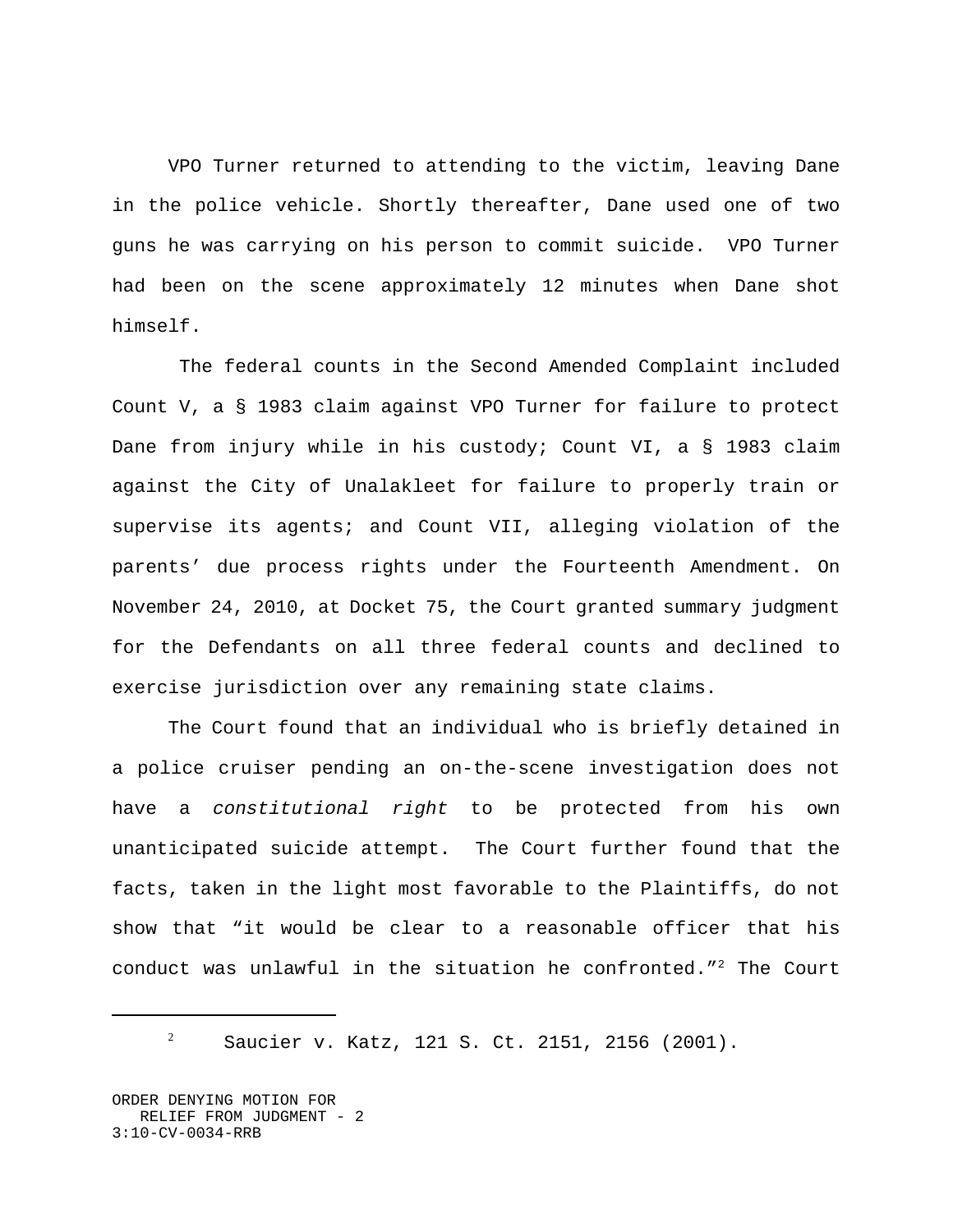concluded that it need not evaluate VPO Turner's state of mind, his credibility, or his subjective beliefs in order to conclude that "a reasonable officer" in VPO Turner's position would not think his conduct was unlawful. "Qualified immunity protects 'all but the plainly incompetent or those who knowingly violate the law.'"<sup>3</sup> The Court held that VPO Turner is entitled to qualified immunity in this matter.

Having so concluded, the Court next found that because there was no violation of a constitutional right, there was no basis for a § 1983 claim against the City and the parents' due process claim under the Fourteenth Amendment was moot.

Plaintiffs move for reconsideration of the Court's Order at Docket 78. They complain that this Court not only misinterpreted the law, but misapplied the law to the facts.

#### **A. Factual Discrepancies**

Plaintiffs dispute several factual findings that the Court perceived were undisputed or which the Court did not address. These include sequence of events at the scene of the accident, the size of the crowd, whether or not Dane admitted that he had been drinking, and whether or not VPO Turner knew or should have known

<sup>3</sup> *Lee v. Gregory*, 363 F.3d 931, 934 (9th Cir. 2004) quoting *Malley v. Briggs*, 475 U.S. 335, 341 (1986).

ORDER DENYING MOTION FOR RELIEF FROM JUDGMENT - 3 3:10-CV-0034-RRB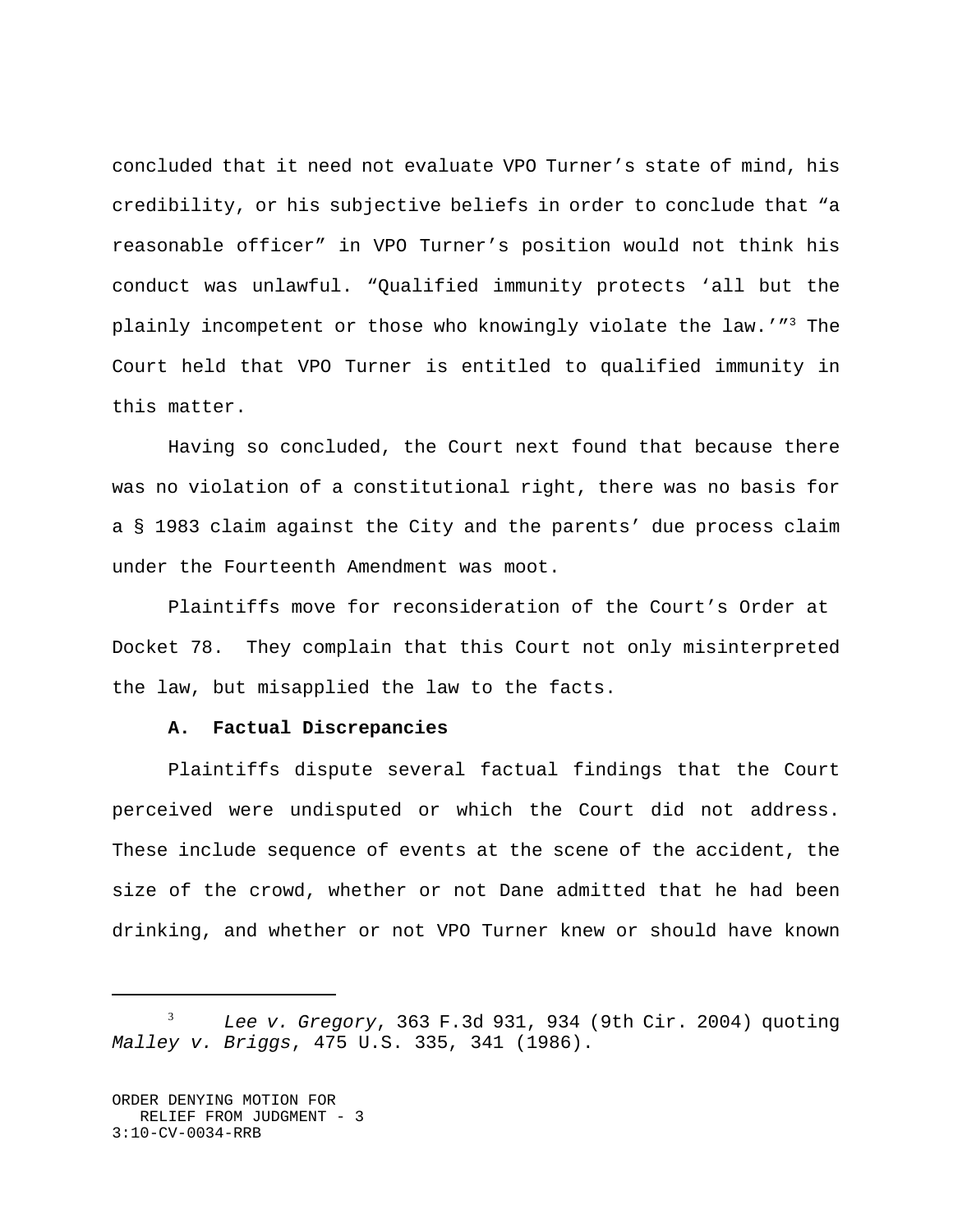that Dane was intoxicated. However, the Court finds these discrepancies are not dispositive. Even if the facts were exactly as Plaintiffs have presented them, it does not change the critical facts relied upon by the Court in reaching its conclusions: VPO Turner was trained as a village police officer; VPO Turner handcuffed Dane Johnson in the front and put him in his police cruiser without performing a patdown; VPO Turner was attending to the victim; only 12 minutes elapsed from Turner's arrival on the scene until Johnson shot himself. None of these facts are disputed.

Plaintiffs also challenge the statement that VPO Turner had a "training manual and on-the-job training," disputing that Turner ever had a manual and that he received no on-the-job training. Not only are Plaintiffs' arguments incorrect based on the record, but they are non-sensical. "On-the-job training" simply means Turner learned how to be a VPO while *on the job*. Furthermore, the training manual (with Turner's name written on it) was produced in discovery.4 Plaintiffs' factual disputes simply are not persuasive and, even if they were correct, they do not change the result.

# **B. Due Process Protections**

Plaintiffs argue that the Court committed clear error in finding that Dane Johnson had to have been incarcerated or

<sup>4</sup> See Docket 79, Ex. A at 2.

ORDER DENYING MOTION FOR RELIEF FROM JUDGMENT - 4 3:10-CV-0034-RRB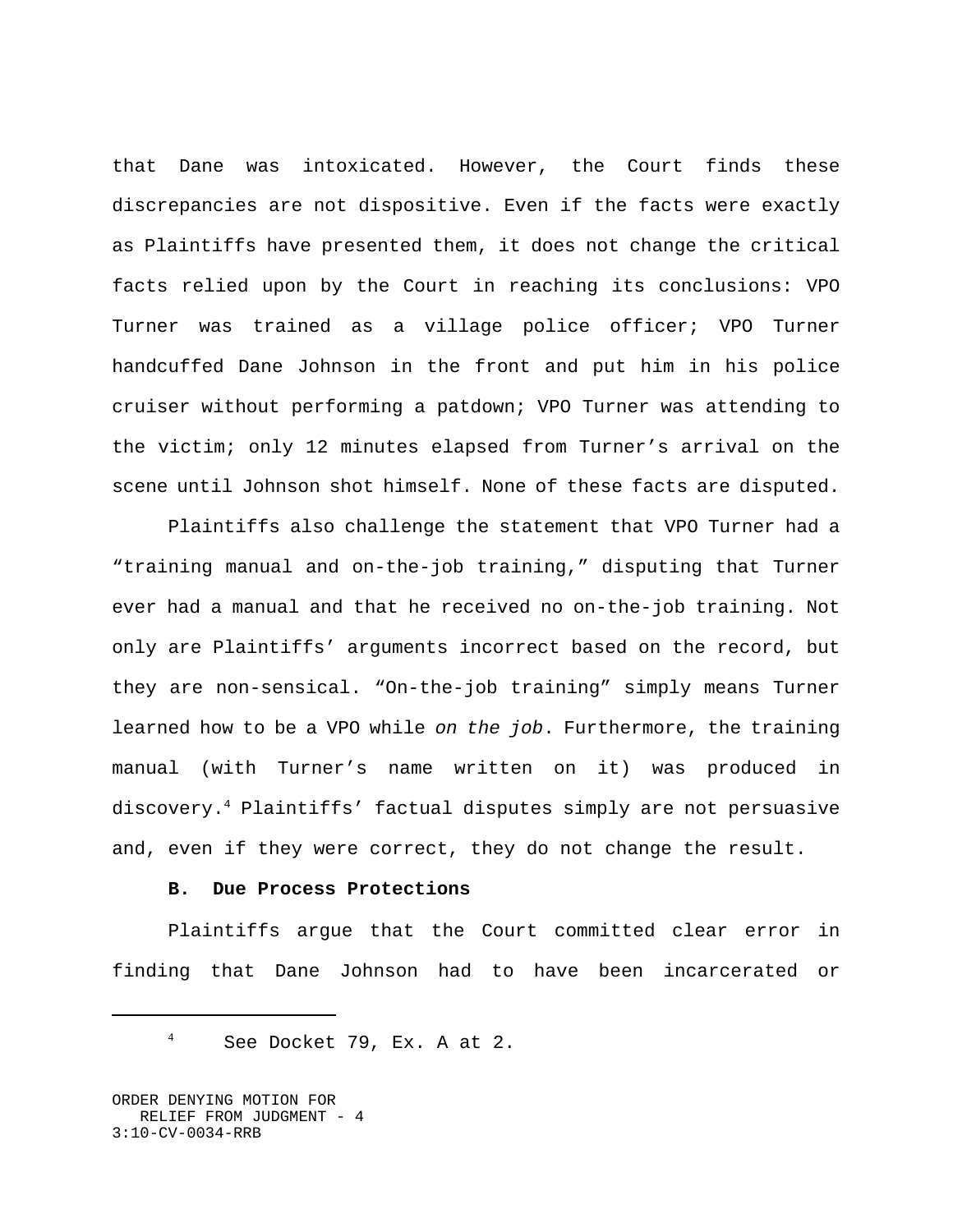institutionalized before the protections of the Fourteenth Amendment due process clause were triggered. The Court made no such finding, noting only that the cases relied upon by Plaintiffs were distinguishable from this case and concluding that "Plaintiffs have cited no case that suggests that an individual who is briefly detained in the back of a police cruiser pending an on-the-scene investigation has a *constitutional right* to be protected from his own unanticipated suicide attempt."<sup>5</sup> The Court made its findings on the specific facts of this case.

In their Motion for Relief from Judgment at Docket 78, Plaintiffs cite additional cases that are factually distinct from this case. In *Kennedy v. Ridgefield City*,<sup>6</sup> the officer created a new danger that would not otherwise have existed. In *Wood v. Ostrander*,7 a state police officer caused a passenger in a vehicle seized during a DUI stop to be stranded in a high crime area at night, where she was subsequently raped.8 The *Wood* court found that the plaintiff "raised a genuine issue of fact tending to show that

- $6$  439 F.3d 1055 (9th Cir. 2006).
- $7$  879 F.2d 583 (9th Cir. 1989).

<sup>8</sup> The plaintiff in *Wood* specifically asked for help from the Trooper, which the Trooper declined to offer.

ORDER DENYING MOTION FOR RELIEF FROM JUDGMENT - 5 3:10-CV-0034-RRB

 $5$  Docket 75 at 7.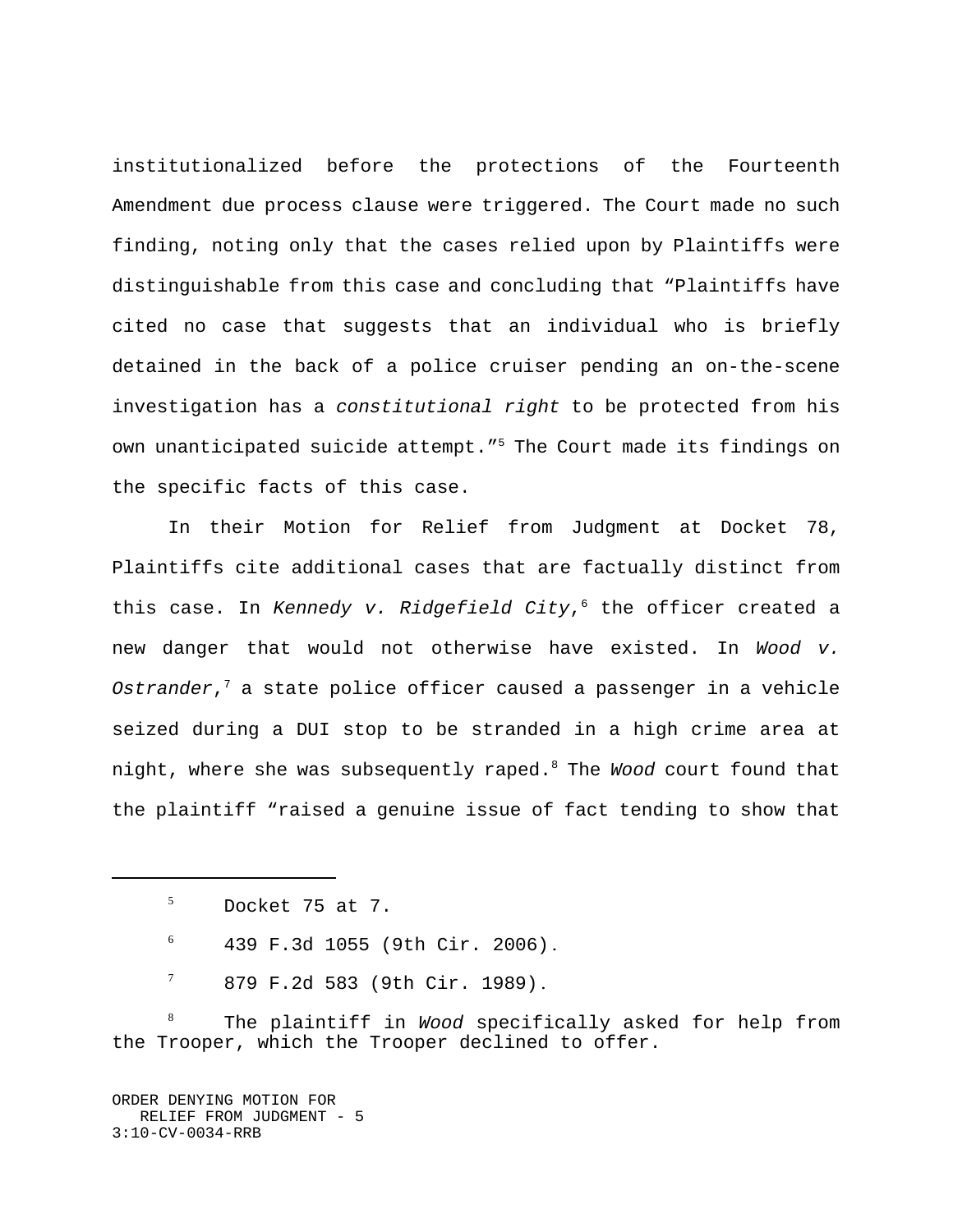[the State] Trooper acted with deliberate indifference to [her] interest in personal security under the fourteenth amendment."<sup>9</sup> The undisputed facts of this case, taken as a whole, are entirely different from the cases relied upon by the Plaintiffs.

Plaintiffs further argue, relying on *City of Canton v.* Harris,<sup>10</sup> that § 1983 allows recovery where a person commits suicide if the officer acted with reckless indifference to the detainee's vulnerability. However, *Canton* makes no mention of suicide. Rather, it involved police failure to seek medical attention for a woman who showed repeated signs of needing medical attention while in police custody.

All of these cases are factually distinguishable from the case of Dane Johnson. Although the Ninth Circuit "has held state officials liable, in a variety of circumstances, for their roles in creating or exposing individuals to danger they *otherwise would not have faced*,"11 the Court finds that Dane Johnson would have had access to his own firearms absent any affirmative actions by VPO Turner. Had VPO Turner failed to immediately handcuff Johnson and

ORDER DENYING MOTION FOR RELIEF FROM JUDGMENT - 6 3:10-CV-0034-RRB

<sup>9</sup> *Id.* at 588.

 $^{10}$  489 U.S. 378 (1989).

 $11$  439 F.3d at 1062 (emphasis added).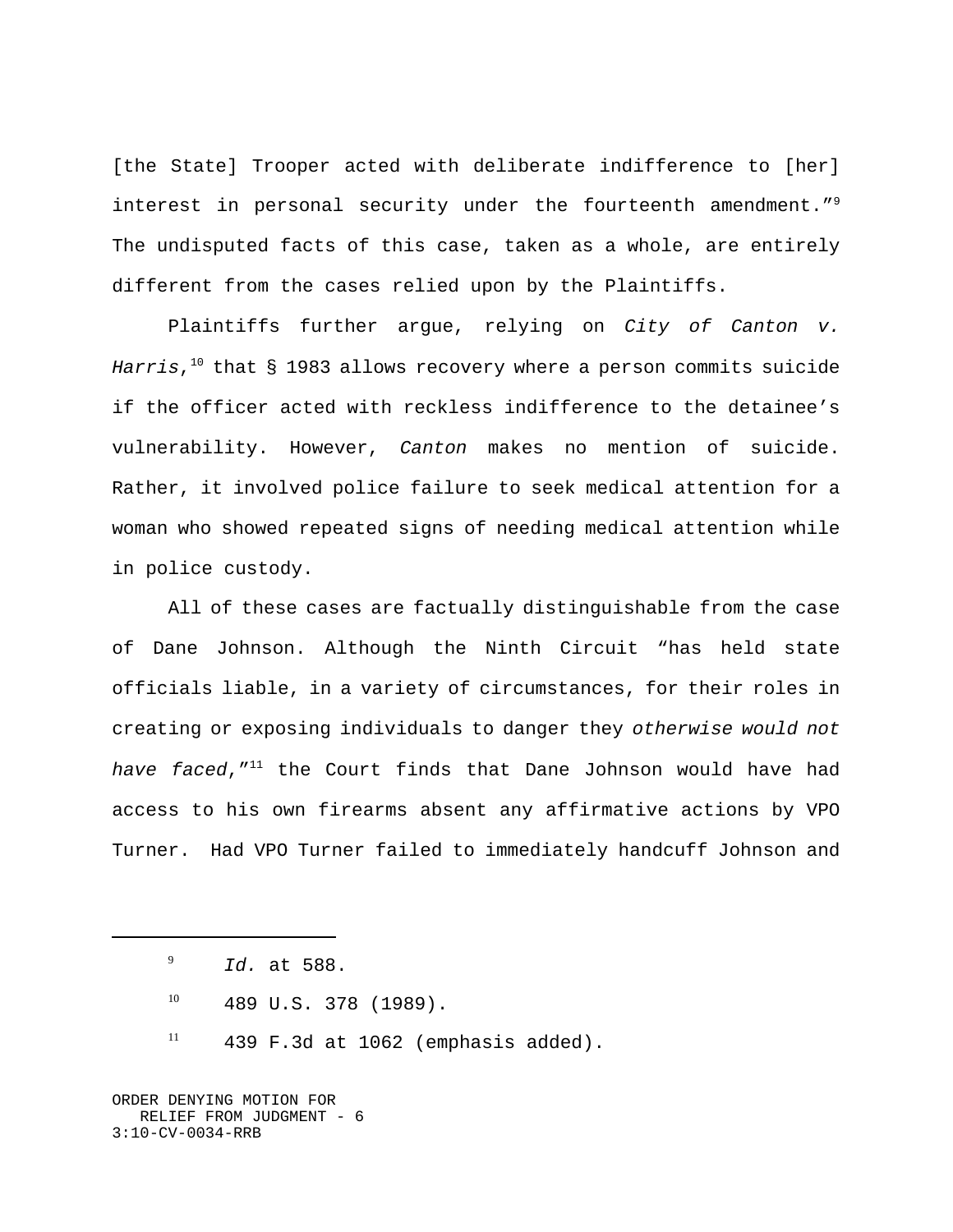put him in the cruiser, the result quite possibly would have been the same.

With respect to the risk of suicide, Plaintiffs argue that the Ninth Circuit has concluded that the failure to properly train in suicide prevention and the failure to have written policies to guide officers subjected the City to liability where a jury could conclude that the City's failure led to Constitutional violations of rights by the officer.<sup>12</sup> However, the Ninth Circuit specifically noted that:

Only where a failure to train reflects a 'deliberate' or 'conscious' choice by a municipality ... can a city be liable for such a failure under § 1983. . . . Deliberate indifference by the municipality may be established where a violation of federal rights may be a highly predictable consequence of a failure to equip law enforcement officers with specific tools *to handle recurring situations*.13

Plaintiffs have not argued, nor could they, that VPO Turner was faced with a "recurring situation" in these circumstances. The general suicide rate in Alaskan villages is not comparable to the situation here. "It is clearly established that the Eighth Amendment protects against deliberate indifference to a detainee's serious risk of suicide. . . When a detainee attempts or threatens

ORDER DENYING MOTION FOR RELIEF FROM JUDGMENT - 7 3:10-CV-0034-RRB

<sup>12</sup> *Conn v. City of Reno*, 591 F.3d 1081,1103 (9th Cir. 2010).

<sup>&</sup>lt;sup>13</sup> *Id.* (internal citations and quotations omitted).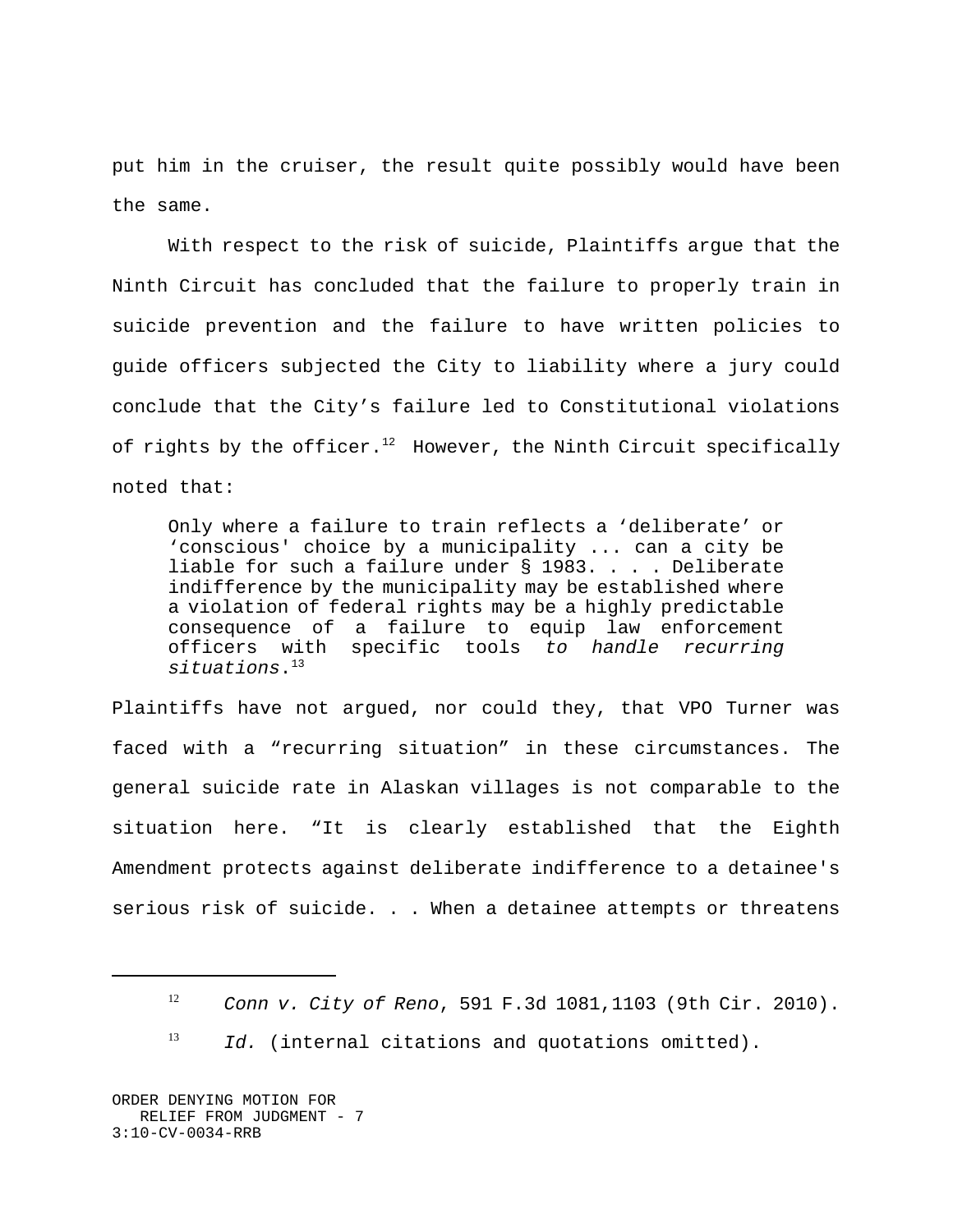suicide en route to jail, it is obvious that the transporting officers must report the incident to those who will next be responsible for her custody and safety. $14$  There was no suicide threat in this case.

Plaintiffs argue that VPO Turner was not required to make "split-second" decisions and that he should have anticipated the possibility of Johnson's suicide. But the Court finds that the passage of 12 minutes from VPO Turner's arrival on the scene until Johnson's death - which passed while VPO Turner was attending to a victim and managing crowd control - was an extremely short period of time, which under no set of facts would have allowed for thoughtful reflection.

The Court finds that although a patdown prior to leaving Dane alone in the cruiser could have led to a different result, VPO Turner's failure to conduct a patdown prior to placing Dane in his cruiser did not rise to the level of a Constitutional violation. The Supreme Court has explained the purpose of a patdown search:

When an officer is justified in believing that the individual whose suspicious behavior he is investigating at close range is armed and presently dangerous to the officer or to others, the officer may conduct a patdown search to determine whether the person is in fact carrying a weapon. . . . The purpose of this limited search is not to discover evidence of crime, but to allow

ORDER DENYING MOTION FOR RELIEF FROM JUDGMENT - 8 3:10-CV-0034-RRB

<sup>14</sup> *Id.* at 1102.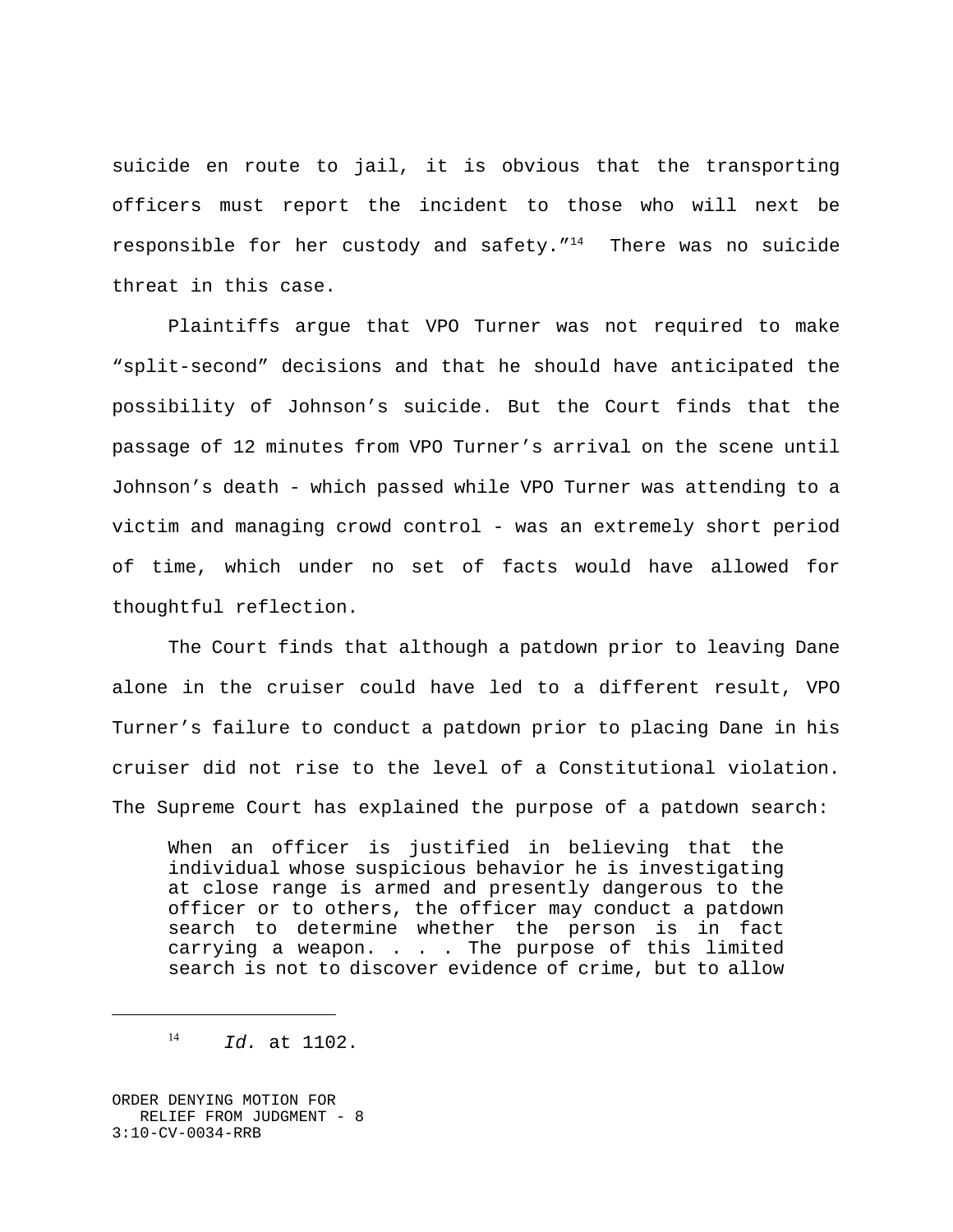the officer to pursue his investigation without fear of violence...<sup>15</sup>

Nothing in the record before this Court indicates that VPO Turner suspected Dane Johnson was "armed and presently dangerous." Johnson had just run over a child with his four-wheeler; his offense did not even involve a weapon.

A state actor, such as a law enforcement officer, is entitled to qualified immunity in an action filed under § 1983 if his or her conduct during a criminal investigation either does not violate a federal constitutional right, or the constitutional right was not clearly established on the date of the alleged violation.<sup>16</sup> Whether a right is "clearly established" means "it would be clear to a reasonable officer that his conduct was unlawful in the situation he confronted."<sup>17</sup> Even if this Court were to conclude that VPO Turner should have searched Johnson before taking him to the police station (contrary to what is apparently routine procedure in Unalakleet), this Court is not inclined to find that VPO Turner had

ORDER DENYING MOTION FOR RELIEF FROM JUDGMENT - 9 3:10-CV-0034-RRB

<sup>15</sup> *Minnesota v. Dickerson*, 508 U.S. 366,373, 113 S. Ct. 2130, 2136 (1993).

<sup>16</sup> 121 S. Ct. at 2156.

<sup>17</sup> *Menotti v. City of Seattle*, 409 F.3d 1113, 1152 (9th Cir. 2005).